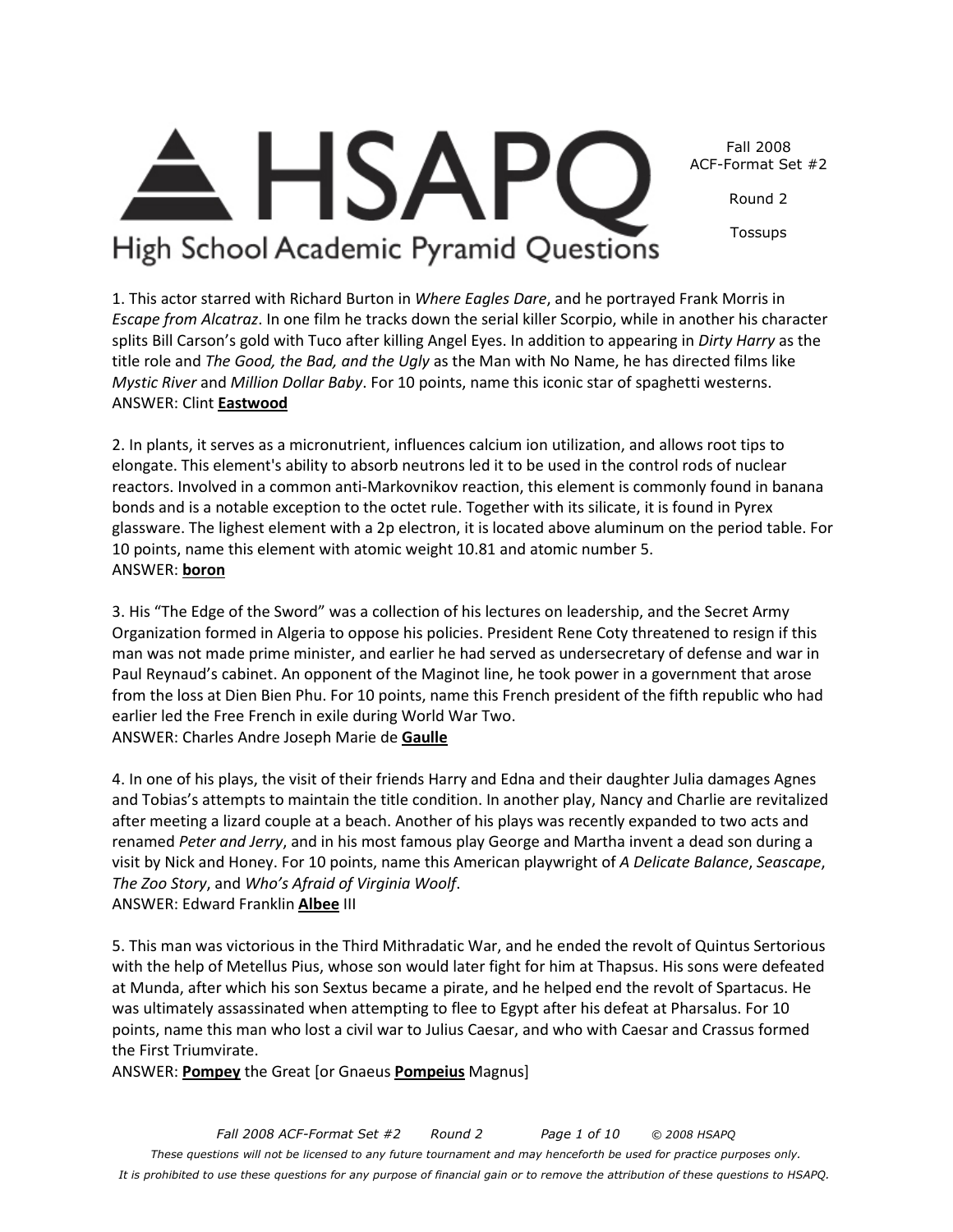6. This man sculpted Cerberus standing behind Pluto holding the title figure in his *Rape of Proserpina*, and his *David* is bent over loading his sling. In one sculpture he showed three generations of men, while in another a figure turns into a laurel tree. In addition to *Aeneas, Anchises, and Ascanius* and *Apollo and Daphne*, he sculpted a work in the Cornaro chapel showing an angel about to stab a saint with an arrow. For 10 points, name this designer of the St. Peter's Piazza and sculptor of *The Ecstasy of St. Theresa*.

#### ANSWER: Giovanni Lorenzo **Bernini**

7. In one of this man's plays, Neoptolemus and Odysseus try to bring the title character and the bow of Heracles back to the Trojan War and the title character of another play is angered at not receiving Achilles's armor. In addition to *Philoctetes* and *Ajax*, this man wrote a play about the daughter of Agamemnon and a trilogy of Theban plays that ends at Colonus. For 10 points, name this ancient Greek playwright who wrote tragedies about Antigone and her father Oedipus.

#### ANSWER: **Sophocles**

8. The fourth movement of this composer's fourth quartet is entirely pizzicato. An implied fourmovement structure may exist in his *Cantata Profana*, and he used a fugal theme in his *Music for Strings, Percussion, and Celesta*. His 153 introductory works like "Six Dances in Bulgarian Rhythm" are found in *Mikrokosmos*, and this composer of a *Concerto For Orchestra* wrote a pantomime named *The Miraculous Mandarin*. For 10 points, name this Hungarian composer who often used folksongs in works like *Duke Bluebeard's Castle.*

#### ANSWER: Bela **Bartok** [or **Bartok** Bela]

9. This man worked with Abd al-Hakim Amir and Zakaria Mohieddine to create the Free Officers movement, and he fought in the Faluja Pocket during the 1948 Arab War. When the Free Officers took control, this man made Muhammad Naguid the head of state before deposing him, and later he worked to create the United Arab Republic, which became a union with Syria. After an assassination attempt, he cracked down on the Muslim Brotherhood, and caused a crisis when he nationalized the Suez Canal in 1956. For 10 points, name this secular leader of Egypt. ANSWER: Gamal Abdel **Nasser** [or Jamal Abd al-**Nasir**]

10. Cowan and Reines first provided experimental evidence for these particles in the Spectre Project. They are observed at Sudbury via the Cherenkov radiation they cause when they interact. They were found to oscillate between their three varieties at the Super-Kamiokande observatory, and these particles have very small mass and rarely interact with matter. For 10 points, name these particles that come in electron, muon, and tau varieties, and are leptons with no charge. ANSWER: **neutrino**s

11. One of these works begins " 'Tis better to be vile than vile esteemed," and laments "All men are bad and in their badness reign." One of them asserts that "love is not love / which alters when it alteration finds," while another describes "bare ruin'd choirs, where late the sweet birds sang." Another begins "My mistress' eyes are nothing like the sun," while yet another asks "Shall I compare thee to a summer's day?" For 10 points, name this group of fourteen-line poems by the author of *King John*, *Cymbeline*, and *Macbeth*.

ANSWER: William **Shakespeare's sonnets** [prompt on **sonnets**; prompt on **poems by Shakespeare**; prompt on any other reasonable answers that do not specify both Shakespeare and sonnets]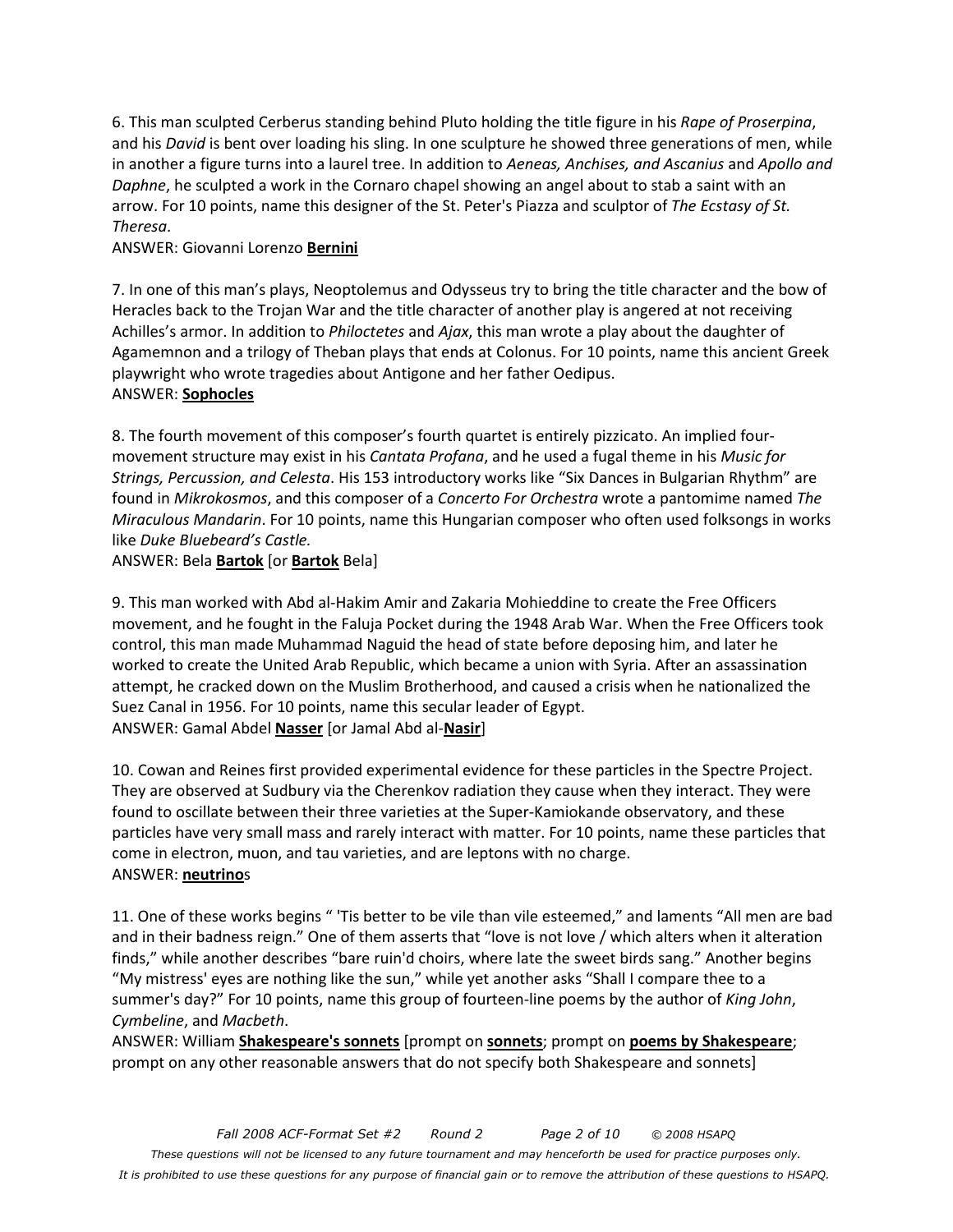12. The breakaway republic of Puntland is located in this country and has a capital at Garowe. The Jubba River empties into the Indian Ocean near its third largest city, Kisimayo, and access over the grazing areas of the Haud region has sparked a conflict between it and its western neighbor. This is the most eastern country on the African continent through which the equator passes, and its transitional government currently convenes in Baidoa. For 10 points, identify this war-torn country on the Horn of Africa with its capital at Mogadishu.

ANSWER: **Somalia** [or **Somali** Republic]

13. One author who wrote in this language parodied *Don Quixote* in *The Brief Travels of Benjamin the Third*. Short stories written in this language include "Bontsche the Silent" and one about a baker who is tempted by the Spirit of Evil to include urine in loaves of bread, but later buries them. The language of the novel *Satan in Goray* and the short story "Gimpel the Fool," it was also used in works about Anatevka and the dairyman Tevye. For 10 points, name this language used by Sholom Aleichem and Isaac Bashevis Singer, a combination of German and Hebrew. ANSWER: **Yiddish**

14. In Aborigine myth, this event began due to the laughing of a frog, and in Irish myth, Cessair was killed by one of these. In Norse mythology, one of these created by Vili, Ve, and Odin killed all but the frost giant Bergelmir. This type of event was survived by Manu in Hinduism and Pyrrha and Deucalion in Greek mythology. For 10 points, name these mythological catastrophes, whose Biblical variety lasted forty days and was survived by Noah.

ANSWER: **flood**s [or **deluges** or other equivalents]

15. The fully capitalized phrase "HURRY UP PLEASE IT'S TIME" appears five times in this poem, and near the end the poet warns that "London Bridge is falling." In its first section, the poet claims he will "show you fear in a handful of dust" and discusses a woman with a "wicked pack of cards," who is described as a "famous clairvoyant" with the name Madame Sosostris. This poem ends with the phrase "Shantih Shantih Shantih" and is divided into five sections, including "A Game of Chess" and "What the Thunder Said." For 10 points, name this poem by T. S. Eliot.

#### ANSWER: "The **Waste Land**"

16. One protein involved in this process protects Rec8 from being improperly cleaved, and in yeast the gene MAM1 codes for the protein monopolin, which is necessary for the formation of a specialized kinetochore in this process. In yeast, Ime2 fools the cell into DNA replication at its first step, resulting in 4*n* chromosomes; and in female humans this process results in one oocyte and three polar bodies. For 10 points, name this process of producing haploid cells, which takes twice as many steps as mitosis. ANSWER: **meiosis** [accept **meiosis I** before "oocyte"]

17. This man first distinguished between descriptive and prescriptive statements and elucidated the isought problem. He defined a miracle as "a transgression of a law of nature… by the interposition of some invisible agent" and wrote a systematic criticism of the design argument in *Dialogues Concerning Natural Religion*. He wrote *Four Dissertations* and argued that morals are founded in sentiment, but his best known work awoke Kant from his "dogmatic slumber". For 10 points, name this Scottish philosopher, author of *An Enquiry Concerning Human Understanding*. ANSWER: David **Hume**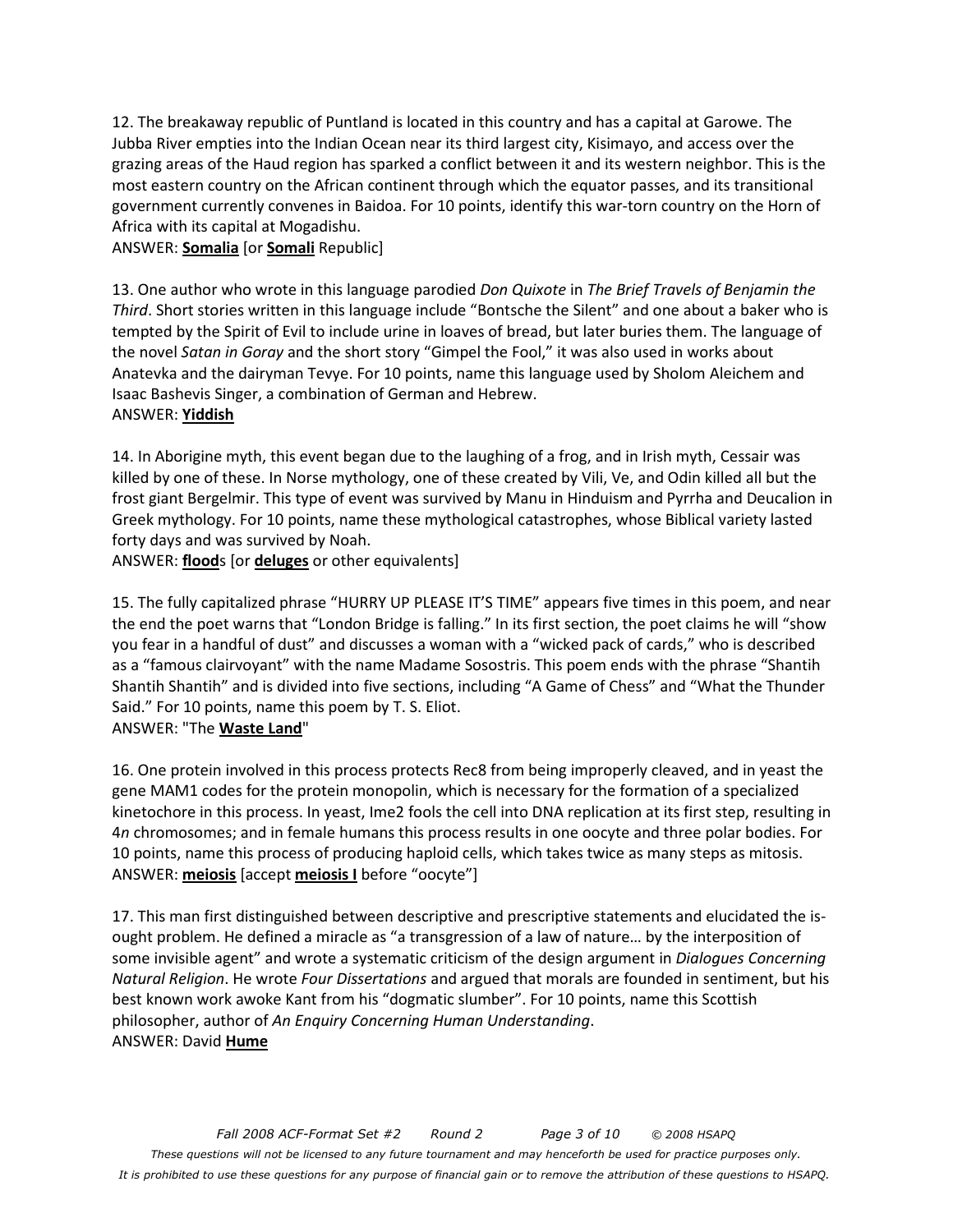18. This author pointed to the universality of the title phenomenon to claim it is functional and necessary in *On the Normality of Crime*. He used the beliefs of Aboriginal tribes to classify totemism as a type of religion and another of his works looks at how the title specialization affects capitalist societies. His most famous work looks at egoistic, altruistic, fatalistic, and anomic varieties of the title phenomenon. For 10 points, name this author of *The Elementary Forms of Religious Life* and *The Division of Labour in Society*, the French sociologist author of *Suicide*. ANSWER: Emile **Durkheim**

19. Its namesake parameter is multiplied by meridional distance in the Sverdrup balance, and it is a dominating force in the Ekman layer. It is an alternate name of the mass flow meter and causes the barotropic and baroclinic differentiation of the Rossby waves. The misconception that a bathtub drains different ways in different hemispheres is often attributed to it, and this effect can be observed indirectly through Foucault's pendulum. Introduced along with the centrifugal force in rotating frames of reference, for 10 points, name this fictitious deflection of moving entities. ANSWER: **Coriolis** effect

20. This figure is entering through a door at the back while a man in a bed is offered a bag of gold in Hieronymus Bosch's depiction of this figure and *The Miser*. Albert Pinkham Ryder depicted this figure in *The Race Track*, and Brueghel the Elder painted this figure's *Triumph*. He holds an hourglass in a work showing him along with a *Knight* and *the Devil* by Durer, who also depicted him on an emaciated horse. For 10 points, name this figure appearing with War, Pestilence, and Famine in *Four Horsemen of the Apocalypse*.

## ANSWER: **Death**

21. Differential equations of the form *x* squared *y* double prime plus *b x y* prime plus *c y* equals zero are named after Cauchy and this man. All polyhedrons are defined as having a characteristic named after this man equal to two, and a line named after him contains the orthocenter, circumcenter, and centroid of a triangle. This man's formula is often used in conjunction with De Moivre's Theorem and states that cis *x* equals *e* to the *i x*. For 10 points, name this Swiss mathematician who lends his name to that transcendental constant, *e*.

ANSWER: Leonard **Euler**

22. He proposed an amendment to the constitution making every child born after July 4, 1842 free, and banning new slave states in the Union that was quashed by the Gag Rules. He argued the Amistad case in front of the Supreme Court, and he had earlier negotiated a treaty giving the U.S. Florida along with Louis de Onis. Henry Clay supported this man in return for becoming secretary to determine the election of 1824 despite Andrew Jackson having more electoral votes. For 10 points, name this sixth president of the United States, son of another President. ANSWER: John **Q**uincy **Adams**

23. This nation concluded a treaty with envoy John Methuen in 1703 that became the basis for its trade with England. The War of the Two Brothers in this nation led to the exile of Prince Michael, and Amnesty International was formed in response to the actions of this nation's dictator Antonio Salazar. This country decolonized Cape Verde and Mozambique in 1975, and its ruling houses included the Aviz and Braganzas. For 10 points, name this Iberian nation, the home of Prince Henry the Navigator. ANSWER: **Portugal**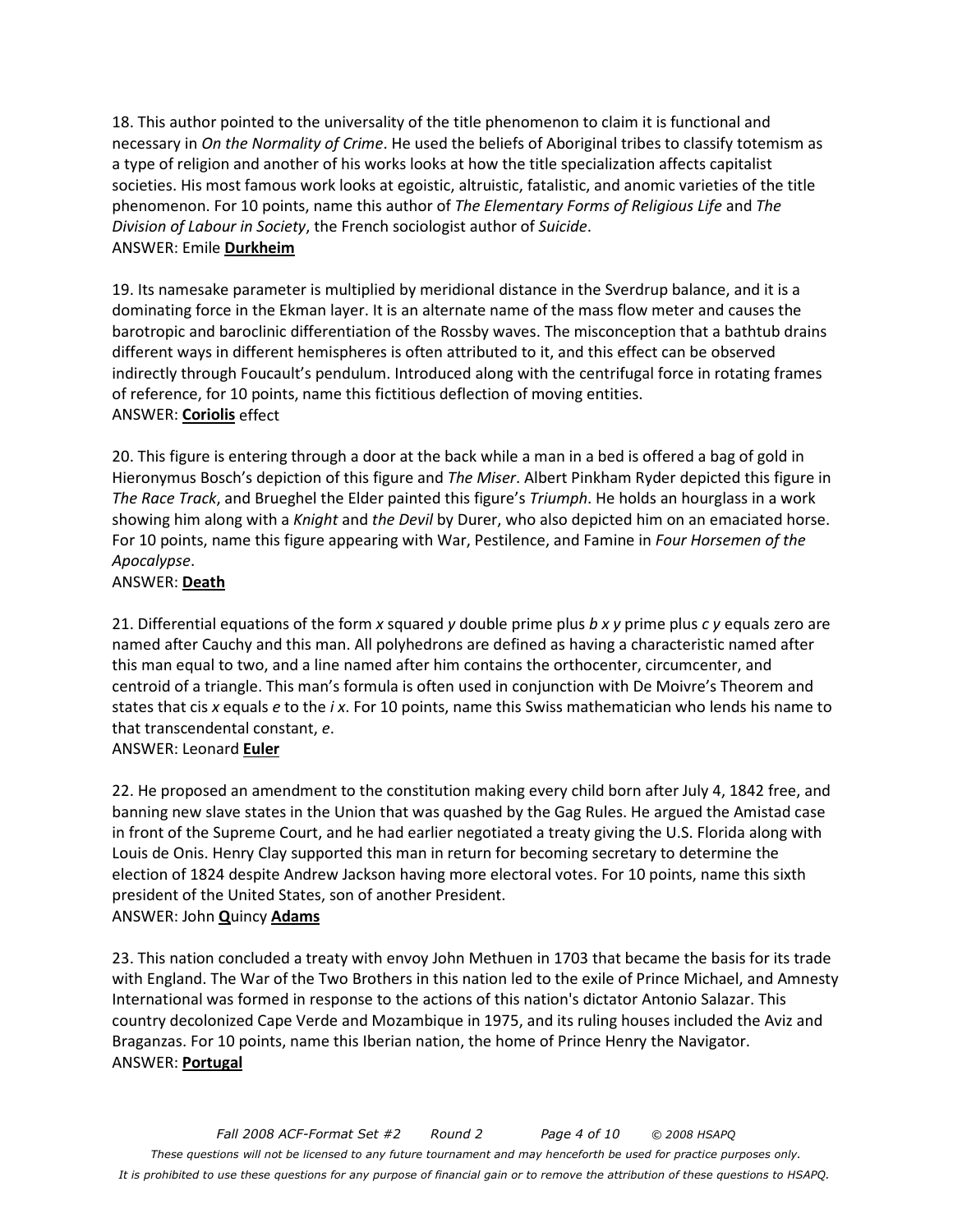*It is prohibited to use these questions for any purpose of financial gain or to remove the attribution of these questions to HSAPQ.*

# Fall 2008 ACF-Format Set #2

Round 2

Bonuses

<del>A</del> HSAPC High School Academic Pyramid Questions

1. The protagonist eventually marries the uneducated Freddy Hill. For 10 points each:

[10] Name this play in which Henry Higgins bets Colonel Pickering that he can reform the speech of the cockney Eliza Doolittle.

# ANSWER: *Pygmalion*

[10] *Pygmalion* was written by this Irish playwright of *John Bull's Other Island* and *The Arms and the Man*.

ANSWER: George Bernard **Shaw**

[10] In this Shaw play, Vivie is shocked to learn that her mother Kitty is the Madam of a brothel. ANSWER: *Mrs. Warren's Profession*

2. This goddess's symbol is a mirror. For 10 points each:

[10] Name this Shinto sun goddess who was born from Izanagi's left eye.

ANSWER: **Amaterasu**-omikami [or **Ohiru-menomuchi**-no-kami]

[10] This mean-spirited brother of Amaterasu, the god of seas and storms, once threw a flayed horse into Amaterasu's temple, causing her to hide away.

ANSWER: **Susano'o** [or **Susanowo**; or **Susa-no-O**-no-Mikoto]

[10] Amaterasu hid away in one of these dark and dank areas, which where the primary worship sites for the Mithraic cult of Sol Invictus in the Roman empire.

ANSWER: **cave**s [or **cavern**s; or other clear equivalents]

3. He faced a revolt led by charioteers in the Nika riots, and he married the actress Theodora. For 10 points each:

[10] Name this ruler probably most famous for codifying Roman law in the Corpus Juris Civilis, generally known as his namesake code.

ANSWER: **Justinian** I [or Flavius Petrus Sabbatius **Justinian**us]

[10] Justinian was a ruler of this empire, the successor of the Eastern Roman Empire, centered in Constantinople.

ANSWER: **Byzantine** Empire

[10] Justinian reconquered much of the old Roman Empire under this general of his, who, with Narses and Mundus, put down the Nika riots.

ANSWER: **Belisarius**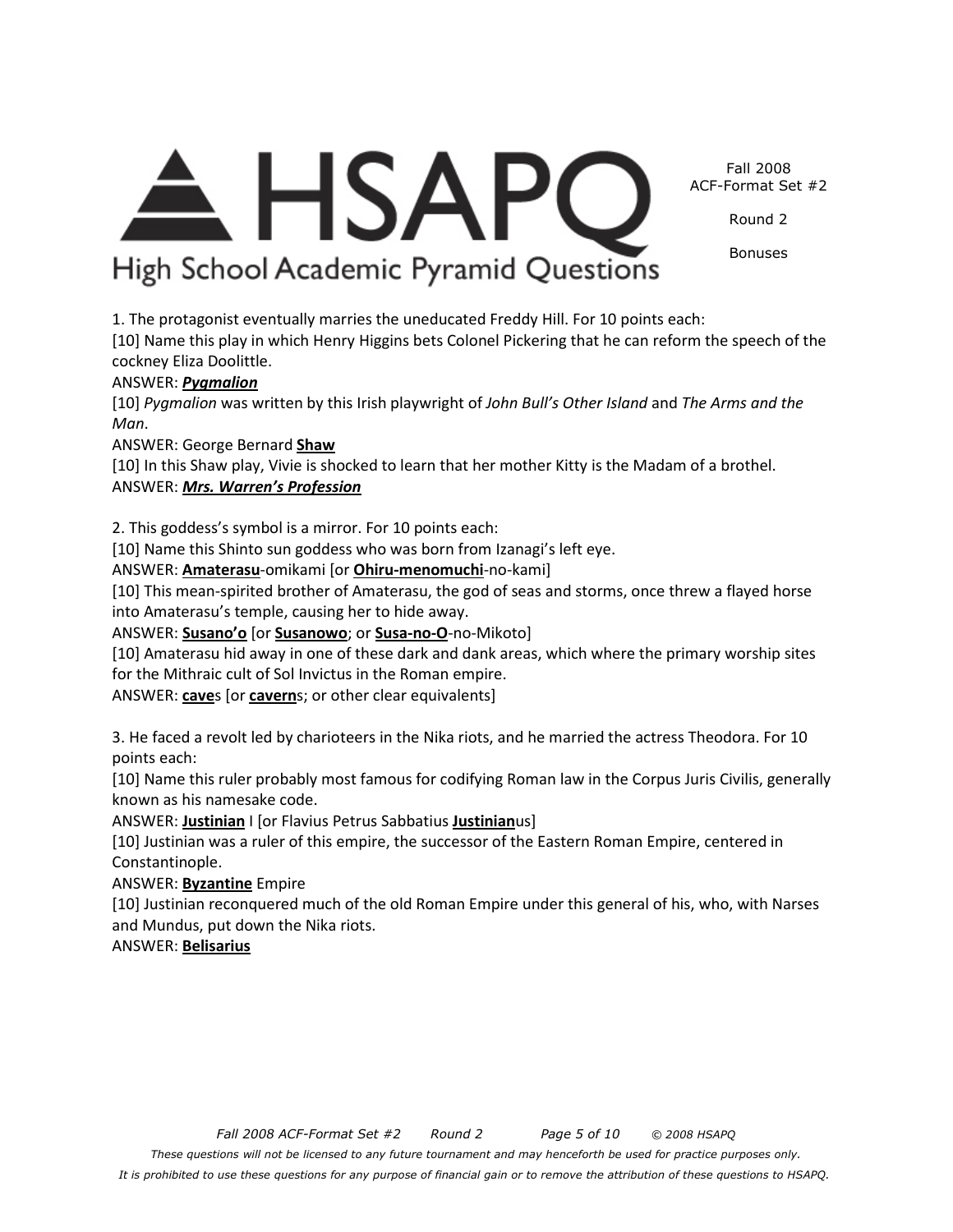4. He introduced bills for a permanent road system and wrote anonymous autobiographies to try and convince people to vote for him when he ran for president. For 10 points each:

[10] Name this man who resigned the vice presidency after a social boycotting of Peggy Eaton. ANSWER: John Caldwell **Calhoun**

[10] Calhoun had been serving as vice president to this man, who issued the specie circular and worked to end the charter of the second bank of the United States as the Seventh president.

#### ANSWER: Andrew **Jackson**

[10] Calhoun also wrote the *South Carolina Exposition and Protest*, which helped to set off this crisis in which some states claimed the ability to abrogate federal laws.

ANSWER: The **Nullification** Crisis [accept word forms]

5. In an October 2008 testimony in Congress, this man admitted to "errors" in his view of regulation of free markets. For 10 points each:

[10] Identify this man, who coined the term "irrational exuberance" to describe the 1990s stock market boom, who is being called the source of the current economic woes.

#### ANSWER: Alan **Greenspan**

[10] This man was appointed the chairman of the Fed after Greenspan's term ended in 2006. ANSWER: Ben Shalom **Bernanke**

[10] This man, an ex Federal Reserve chairman in the early 80s, chastised Bernanke's handling of the Bear Stearns bailout and stepping on "the very edge" of his authority.

ANSWER: Paul Adolph **Volcker**

6. It was initially rejected by Denmark, and it introduced the Euro. For 10 points each:

[10] Name this 1991 treaty that created the European Union, named for the Dutch city where it was ratified.

# ANSWER: **Maastricht** Treaty

[10] The EU had its origins in this 1952 organization, in which five western European nations agreed to the Schumann Plan for the administration of the two namesake resources.

# ANSWER: **E**uropean **C**oal and **S**teel **C**ommunity

[10] The European Community and the European Atomic Energy Community were ratified by two agreements signed in this city in March of 1957.

#### ANSWER: **Rome**

7. Name these organelles, for 10 points each.

[10] This organelle malfunctions in Zellweger syndrome. They have a crystalline core and rid the cell of a certain toxic chemical.

#### ANSWER: **peroxisome**s

[10] Rough endoplasmic reticulum has these organelles attached. They are the site of RNA translation and protein synthesis.

#### ANSWER: **ribosome**s

[10] Many freshwater organisms, like Paramecium, regulate their internal pressure using this type of vacuole, which pumps out unwanted water from the cell. Without them, they'd explode! ANSWER: **contractile** vacuoles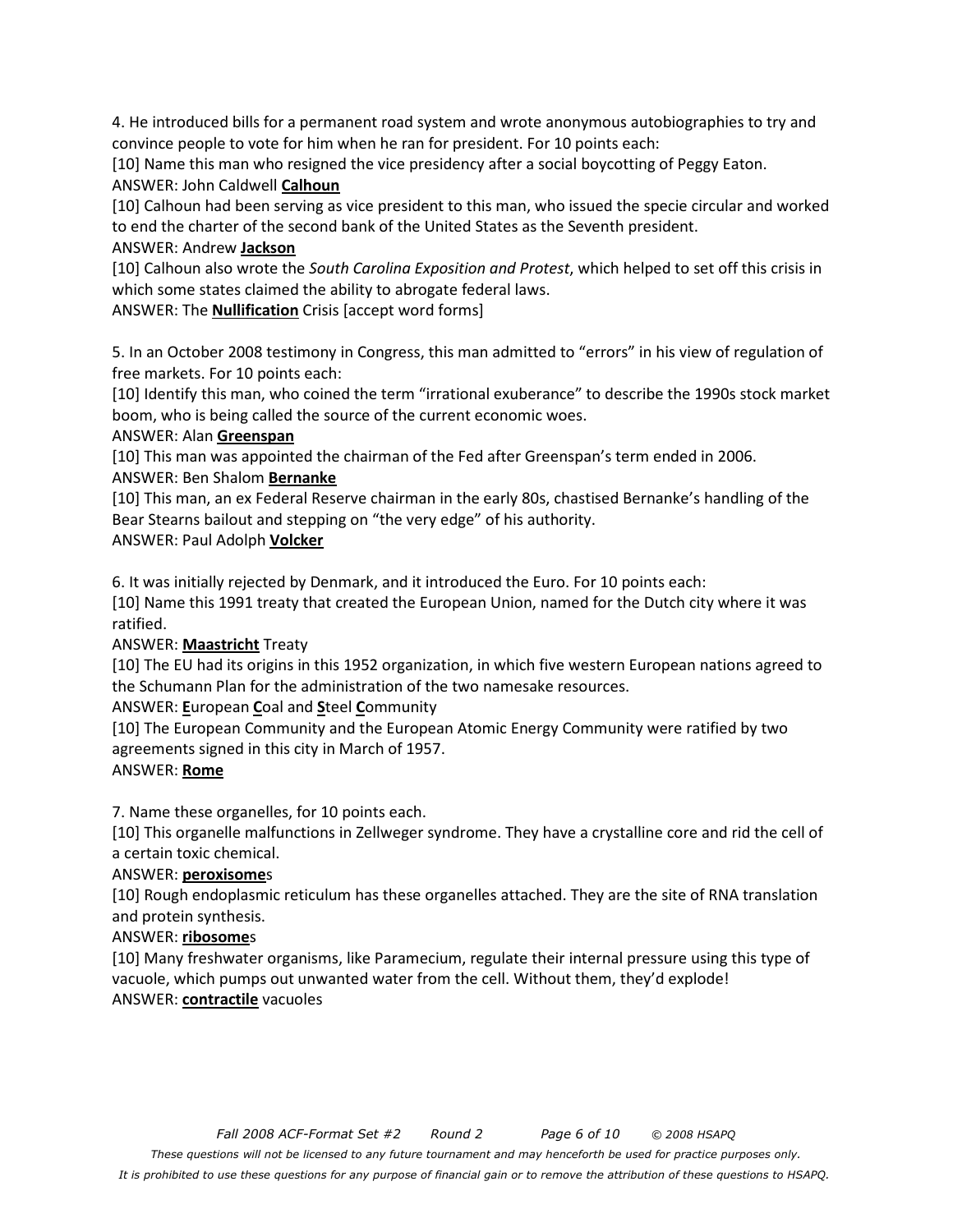8. Among this city's newest real estate attractions include the Palm Islands. For 10 points each: [10] Identify this city which is home to magnificent hotels like the Burj al Arab, and is the largest in the United Arab Emirates.

### ANSWER: **Dubai**

[10] The Portuguese era forts of Jalali and Merani are situated in this city. Located on the Gulf of Oman, this city is the capital of Oman.

## ANSWER: **Muscat**

[10] The Strait of Hormuz separates the Gulf of Oman from this other body of water. The Tigris and Euphrates both flow into it and it borders Saudi Arabia, Iran, and Iraq. ANSWER: **Persian** Gulf

9. An ill-intentioned attempt to destroy the wolf population at the Kaibab reserve caused another species to substantially violate it. For 10 points each:

[10] Name this term referring to the supportable population of any environment for an organism given the food, habitat, water, presence of predators, and other biotic and abiotic factors.

## ANSWER: **carrying capacity**

[10] The carrying capacity corresponds to leveling off in this population model colloquially known as an "S curve". The time is raised to a negative exponent in its denominator.

ANSWER: **logistic** function [or **logistic** curve]

[10] Another important model in ecology is this doubly eponymous one, which shows that allele frequencies in populations remain constant barring specific disturbing influences.

ANSWER: **Hardy-Weinberg** equilibrium [or **Hardy-Weinberg** principle; or **Hardy-Weinberg** equation; or **Hardy-Weinberg** model]

10. It was used by Millikan to measure the charge on an electron. For 10 points each:

[10] Identify this effect by which electromagnetic waves with energy above the work function of the metal surface cause the emission of an electron from the surface.

# ANSWER: **photoelectric** effect

[10] The photoelectric effect was first discovered by this German physicist who lends his name to the unit of frequency.

ANSWER: Heinrich **Hertz**

[10] Einstein's work on photoelectric effect gave an independent measurement of this constant earlier obtained by its namesake through his work on blackbody radiation. It is symbolized h. ANSWER: **Planck**'s constant

11. This author wrote about a one hundred twenty thousand foot tall alien supergenius in *Micromegas*. For 10 points each:

[10] Name this eighteenth century author of *Zadig* and *Zaire*.

# ANSWER: **Voltaire** [or Francois-Marie **Arouet**]

[10] The title character of this short novel by Voltaire believes in Dr. Pangloss' saying "all is for the best in this best of all possible worlds" until a series of disasters befall him.

#### ANSWER: *Candide, or Optimism*

[10] Candide is evicted from the castle of Baron Thunder-ten-tronckh for kissing this girl, who later marries him after losing her beauty.

ANSWER: **Cunégonde**

*These questions will not be licensed to any future tournament and may henceforth be used for practice purposes only.* 

*It is prohibited to use these questions for any purpose of financial gain or to remove the attribution of these questions to HSAPQ.*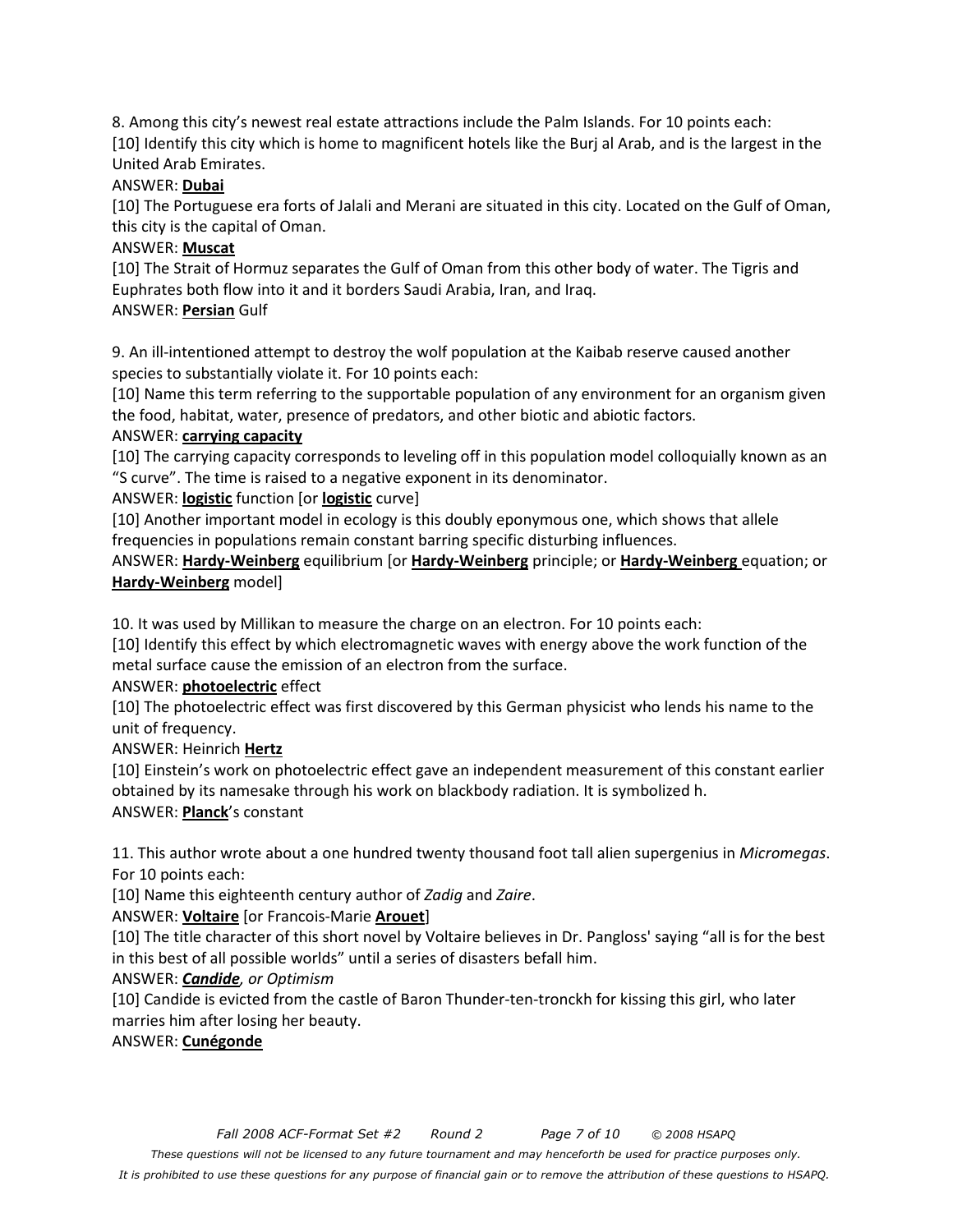12. The Diet Coke and Mentos "experiment" is an extreme form of it. For 10 points each: [10] Name this phenomenon in which a solution contains more solute that can be dissolved, which explains how rock candy and carbonated beverages are made.

#### ANSWER: **supersaturation** [accept word forms]

[10] This condition occurs when divers ascend too quickly and when a high-flying airplane fails to pressurize its cabins. It is explained by supersaturated nitrogen gas rapidly bubbling.

### ANSWER: **decompression sickness**

[10] Often, supersaturation results in the formation of this solid, which lies below a thick layer of supernatant. Insoluble compounds like silver chloride will form this rather than remain aqueous. ANSWER: **precipitate**

13. The chief artist of this religious work was assisted by his brother Hubert. For 10 points each: [10] Name this altarpiece, also known as the *Adoration of the Lamb*, which shows God in a large crown at the top and was painted for a Flemish cathedral.

ANSWER: the **Ghent** Altarpiece

[10] This Northern Renaissance painter of a self-portrait in a red turban and the *Madonna with Chancellor Rolin* completed the Ghent Altarpiece.

#### ANSWER: Jan **van Eyck**

[10] A woman in green clutching her dress to her stomach and a man in a large black hat stand around such symbols as a dog and a mirror in this van Eyck painting of a couple.

ANSWER: *The Arnolfini Wedding* [or *The Arnolfini Marriage*; or *Giovanni Arnolfini and His Bride*; or anything with "**Arnolfini**" and a word suggestive of marriage in it]

14. In one novel set in this country Lorenzo's wedding with Lucia is interrupted by Don Rodrigo and the title of another work set here refers to the animal on the Tomasi Crest. For 10 points each:

[10] Name this country where Manzoni's *The Betrothed* and Lampedusa's *The Leopard* are set. ANSWER: **Italy** [or **Italia**]

[10] This 1997 Nobel Prize winning Italian author of *Trumpets and Raspberries* included a Maniac in his *Accidental Death of an Anarchist*.

# ANSWER: Dario **Fo**

[10] Fo employs many characters from this Italian theatre tradition whose stock characters include Scaramouche and Harlequin.

# ANSWER: **Commedia dell'Arte** [or **Comedy of Artists**]

15. Identify these creations of the author of *The Last Tycoon* and "Bernice Bobs Her Hair," F. Scott Fitzgerald, for 10 points each.

[10] This novel, about the title character named Jay, also includes the cheating Jordan and Nick Carraway, who narrates the novel.

# ANSWER: *The Great Gatsby*

[10] Another character in *The Great Gatsby* is this woman, with whom Gatsby falls in love. She's Nick Carraway's cousin.

ANSWER: **Daisy** Buchanan

[10] Fitzgerald also wrote this novel about Dick Diver and his wife and patient Nicole.

#### ANSWER: *Tender is the Night*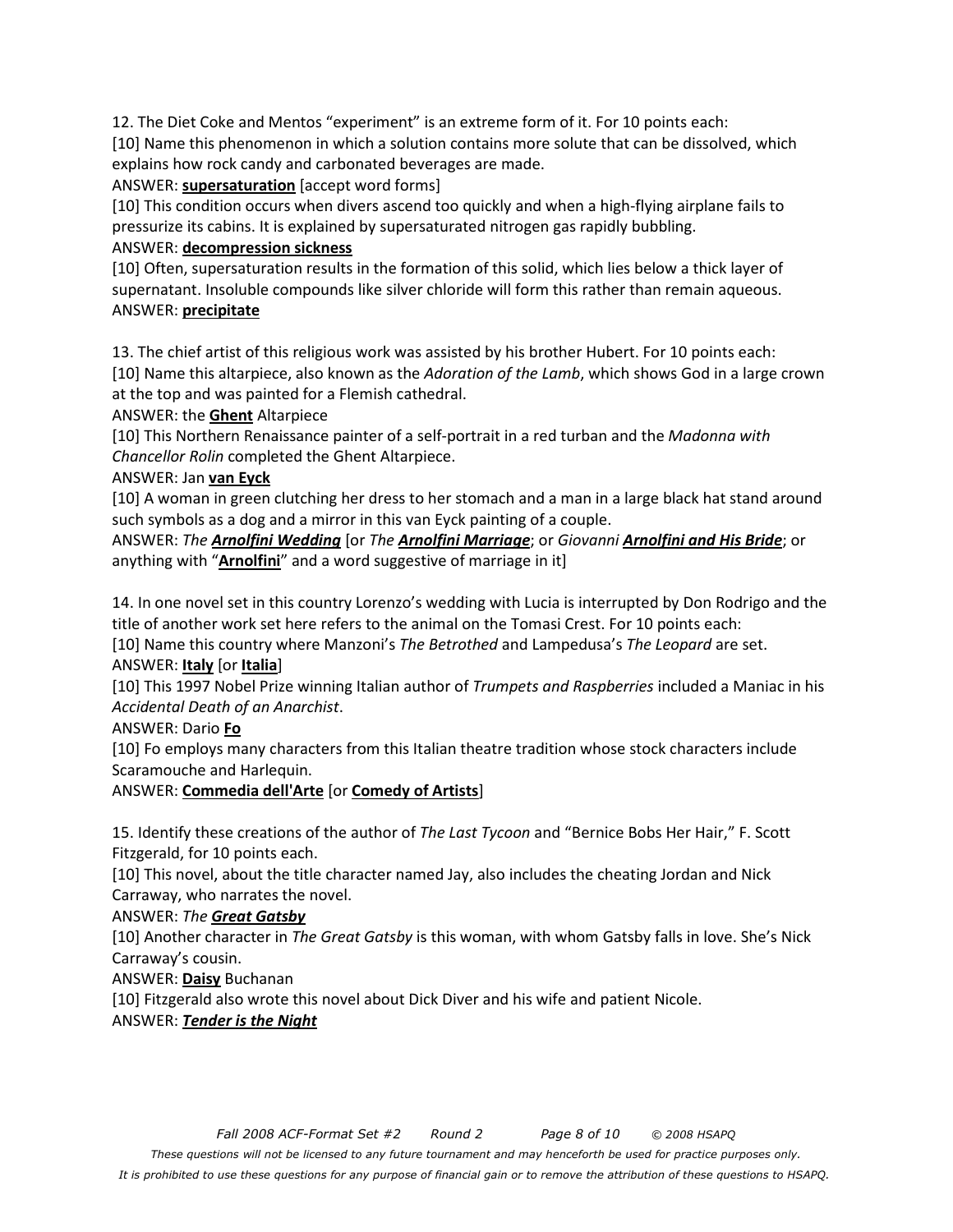16. This area has an inner region named after Hills. For 10 points each:

[10] Name this "cloud," theorized to exist beyond Neptune, that is the probably source of long-period comets.

ANSWER: the **Oort** Cloud [or **Opik-Oort** Cloud; or **Oort-Opik** Cloud]

[10] The Oort Cloud is theorized to extend nearly a quarter of the way from the Solar System to Proxima, an object in this closest star system to the sun.

ANSWER: **Alpha Centauri** [or **Proxima Centauri**; or **Rigel Kantaurus**; or **Rigel Kent**; or **Toliman**] [10] Alpha Centauri has a high proper motion, but not as high as this red dwarf in Ophiuchus, which has the highest proper motion of all observable stars and is named for an American.

ANSWER: **Barnard**'s Star

17. Name these Japanese authors, for 10 points each.

[10] This author wrote about Ryuji in *The Sailor who fell from Grace with the Sea* and of Mizoguchi, who burns down the title structure in his *The Temple of the Golden Pavilion*.

ANSWER: Yukio **Mishima** [accept in either order]

[10] Yukio is a sickly character in this author's *Snow Country*. He also wrote *The Sound of the Mountain*  and *Thousand Cranes*.

ANSWER: Yasunari **Kawabata** [accept in either order]

[10] This author wrote works inspired by his disabled son in *Aghwee the Sky Monster* and *A Personal Matter* in addition to a novel about two brothers who return to Okubo in *The Silent Cry*. ANSWER: Kenzaburo **Oe** [accept in either order]

18. These composers all wrote in a form that includes the hymn "Lux Aeterna." For 10 points each, name these composers of requiems.

[10] This man included a Pie Jesu movement in his requiem, which combines the Introit and Kyrie and is missing the Sequence. The only violinist in it appears in the Sanctus.

ANSWER: Gabriel **Faure**

[10] This man composed the *Manzoni Requiem* that includes brass instruments playing in multiple locations at the beginning of the Tuba Mirum. He also wrote *The Troubadours.* 

ANSWER: Giuseppe **Verdi**

[10] This child prodigy from Salzburg died before finishing his requiem, which was completed by Franz Sussmayr. He also wrote *Eine Kleine Nachtmusik*.

ANSWER: Wolfgang Amadeus **Mozart**

19. Elements of this holiday include the eating of apples dipped in honey and the blowing of the shofar. For 10 points each:

[10] Name this observance, which begins the High Holy Days and takes place on the new year's day of the Jewish calendar.

#### ANSWER: **Rosh Hashanah**

[10] The High Holy Days, which culminate in Yom Kippur, last this many days in all.

ANSWER: **ten**

[10] Rosh Hashanah takes place on the first of this month of the Jewish calendar. Sukkot starts on its fifteenth day.

ANSWER: **Tishre** [or **Tishrai**]